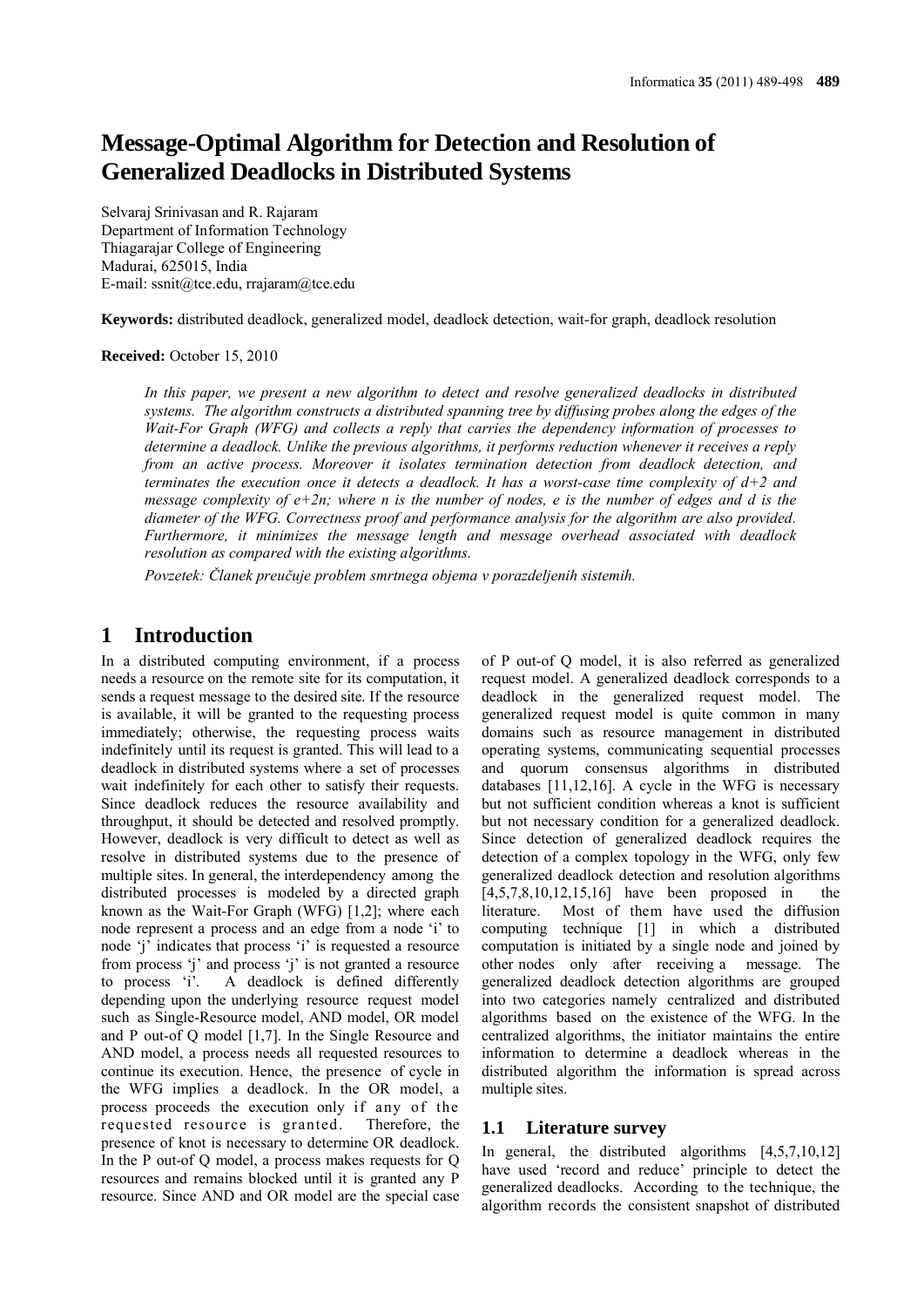WFG and performs reduction later to determine a deadlock. The algorithm proposed by Bracha and Toueg [4] consists of two phases. In the first phase, the initiator records a snapshot by propagating the probes along the edges of the WFG. In the second phase, the algorithm simulates the granting of resources to determine a deadlock. The second phase is nested within the first phase. It exchanges 4e messages in 4d time units, where e is the number of edges and d is the diameter of the WFG. By following the approach in [4], Wang.et.al [5] developed another algorithm in which an explicit termination technique is used to detect the end of the first phase. The second phase begins only after the first phase is finished. Although it reduces the time complexity of [4] into 3d+1, it needs 6e messages to detect a deadlock. Moreover, both [4] and [5] have failed to resolve deadlocks. The algorithm in [10] records as well as reduces the WFG simultaneously to determine a deadlock. It records a consistent snapshot of distributed WFG in the outward sweep and reduces in the inward sweep in a single phase. It uses 4e-2n+4l messages in 2d time units to find out whether the initiator is deadlocked, where n is the number of nodes and l is the number of leaf nodes in the WFG. However it deals with the complications introduced because the reduction of node in the inward sweep can begin much before the state of all WFG edges incident at that node have been recorded in the outward sweep. And it needs O(e) messages to resolve deadlocks. The algorithm in [11,12] uses lazy evaluation technique by which the reduction of a process in a snapshot is delayed until the initiator detects the termination. Although it minimizes the message complexity into 2e as with the previous algorithms, it uses variable sized messages with the length of  $O(e)$ . Since the initiator knows the resource requirement of all deadlocked processes, it minimizes the message overhead associated with deadlock resolution unlike in [10]. The algorithm in [19] achieves the time and message complexity of [12] with fixed sized messages. Unlike [12], it performs the reduction before the initiator terminates the execution of the algorithm. In general, distributed algorithms require two or more rounds of message transfer along the entire edges of the WFG. Hence, they need at least 2d time units to detect deadlock in the worst case.

In the centralized algorithms [8,15,16], the initiator maintains the Local Wait-For Graph (LWFG) to detect a deadlock. The initiator of the algorithm in [8] collects a reply from each process in its reachable set exactly once. Based on the information in replies, it incrementally constructs the WFG locally to determine a deadlock. It needs only 2n messages with the length of O(n) to find out deadlock. However, it has a time complexity of 2d like the distributed algorithms. In addition, it may abort nodes that are not deadlocked and needs O(n) messages to resolve deadlocks. The algorithm in [15] constructs the LWFG by using the ancestordescendent relationship between the processes in replies. It uses less than 2e messages in 2d time units to detect a deadlock. It reduces the message length into O(e-n+m) where m indicates the number of nodes that are not associated with any non-tree edges in the spanning tree induced by the algorithm. However, it needs additional technique to assign a unique path string to each node in the WFG and to interpret the path strings for constructing LWFG at the initiator. In contrast to [8], it resolves all deadlocks reachable from the initiator. The initiator of the algorithm in [16] collects the dependency information of all nodes to determine the deadlocked processes. It has almost half the time complexity of previous algorithms to detect a deadlock. It needs less than 2e messages in d+2 time units for detecting all deadlocked processes. However it needs additional technique to optimize the message length at each node and requires messages with the length of O(d) in the worst case. Hashemzadeh proposed an algorithm [17,18] based on history based edge chasing technique in which the initiator declares a deadlock once it finds its existence in the message. However, it significantly minimizes the message overhead associated with the executions of concurrent instances and deadlock resolution. We do not consider the algorithms based on edge chasing techniques [17,18] in this paper.

We propose a new centralized algorithm to detect and resolve distributed deadlock in generalized model. Our algorithm improves the message complexity and message size of previous algorithms. The initiator of the algorithm constructs the distributed spanning tree (DST) by propagating probes (CALL messages) along the edges of the WFG. Once a process receives the probe, it sends a reply that carries its dependency information directly to the initiator. However, the initiator performs reduction immediately after receiving a reply from an active process and receives a reply at most twice from each node in its reachable set unlike the earlier algorithms. At the end of termination, it declares all the nodes whose resource requirements are not met as deadlocked. We have formally proved the correctness of the proposed algorithm. It has a worst-case time complexity of  $d+2$ time units and message complexity of less than  $e+2n$ , where d is the diameter, n is the number of nodes and e is the number of edges in the WFG. Further, it has a data traffic complexity of  $O(n)$  in the worst case. Since it selects a victim without using additional messages, it considerably simplifies deadlock resolution.

Although the proposed algorithm have some similarities with [16], it differs from Lee's algorithm [16] and pervious centralized algorithms [8,15] in the following aspects:

- 1. The algorithm performs reduction whenever it receives a reply form an active node whereas Lee's algorithm [15,16] performs reduction only after it detects the termination.
- 2. The algorithm in [15,16] uses an explicit mechanism to reduce the message length, whereas the proposed algorithm does not require any additional techniques.
- 3. The initiator of the proposed algorithm builds a directed spanning tree of the WFG, whereas the initiator of Chen [8] algorithm does not consider any structural property of the WFG.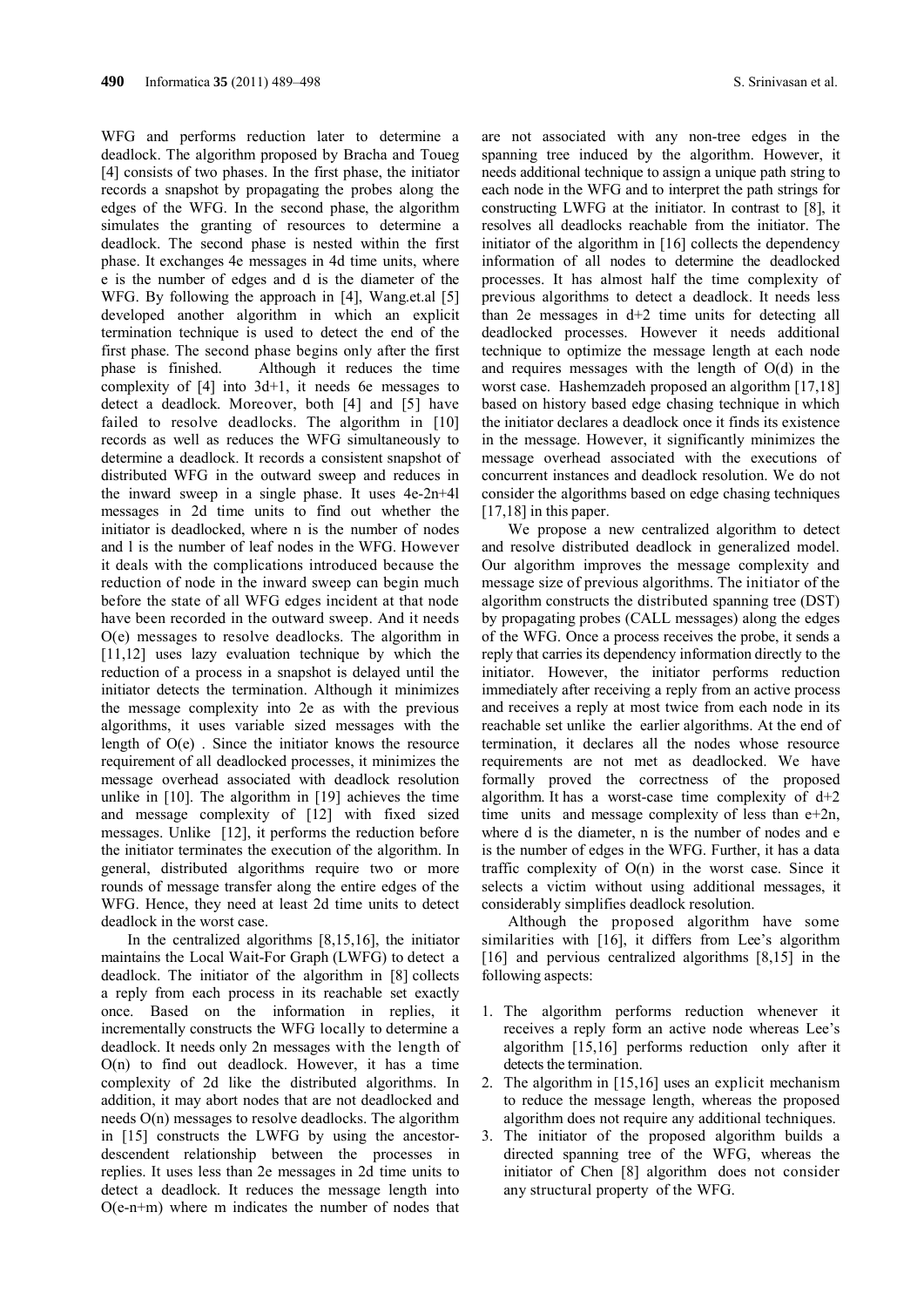4. Unlike in [16], the initiator of the proposed algorithm receives a reply from all nodes in its reachable set at most twice.

The rest of this paper is divided into five main sections. In Section 2, we describe the key definitions and assumptions about the system model and the problem definition. In Section 3, we present the algorithm along with an example. In Section 4, we prove the correctness of the algorithm. In Section 5, we analyze the performance of the algorithm and compare it with that of previous algorithms. Finally, we conclude the paper in section 6.

## **2 System Model**

Although we follow the computation model in [4, 8, 10, 12, 16], we describe it for completeness of this paper. The system has 'n' processes and each one has a unique identity. There is a logical channel between any two processes. The processes can communicate only by message passing. The message delays are arbitrary but finite. The messages are delivered to the destination in the same order as the sender sends them. The messages are neither lost nor duplicated and the entire system is fault-free. The messages are grouped into namely computation and control messages in the system. The computation messages including

REQUEST, REPLY, CANCEL and ACK are generated as a result of application's execution. However, the control messages including CALL, REPORT and WEIGHT, which will be discussed in the section 3, are generated by the execution of the deadlock detection algorithm. Both computation and control messages are time stamped based on the requesting process's logical lock [3]. Thus the time stamp of ACK or REPLY should be matched exactly with the corresponding REQUEST message.

A process state is active or blocked at any instant. When a process 'i' makes a generalized request and blocks, the unblocking condition of its request is denoted as a function  $F_i$ . For example,  $F_i = A \wedge (B \vee C)$  denotes that process 'i' requires a resource from process A and a resource from either process B or C. Function  $F_i$  is evaluated in the following manner: substitutes true for a node id in  $F_i$  if it has received a REPLY, indicating granting of that request from that node; otherwise, substitutes false for it. Then, evaluate the function  $F_i$ . A process unblocks when a sufficient number and combination of its requests to make  $F_i$  true are granted.

An active process can send both computation and control messages whereas the blocked process can send either control messages or ACK. When process 'i' blocks on pi out-of qi requests, it sends REQUEST message to  $q_i$  processes in OUT<sub>i</sub>. Therefore,  $OUT<sub>i</sub>$ gives the domain of  $F_i$ . Upon receiving a REQUEST message from 'i', process 'j' records  $\leq i$ , t\_block<sub>i</sub> in IN<sub>j</sub> and sends an ACK message to the sender of the message. If process 'j' is active, it sends a REPLY message to process 'i' and subsequently removes  $\leq i$ , t\_block<sub>i</sub> > from

INj . Once a node is unblocked, it withdraws the remaining requests it had sent earlier but not yet granted.

Each process 'i' maintains the following variables to keep track of its state in the WFG. The initial value of each variable is given within parenthesis.

parent<sub>i</sub>: the process identifier from which 'i' has received the first probe (NULL)

IN<sub>i</sub>: the set of processes which are directly blocked on 'i' (φ)

OUT. : the set of processes for which 'i' is waiting  $(\varphi)$ 

 $F_i$  : the condition for unblocking a process 'i'

We denote the set of processes in  $IN_i$  as predecessors and the set of processes in OUT<sub>i</sub> as successors of process 'i'. A blocked process cannot withdraw any one of its requests spontaneously. And it could not abort any requests abnormally. These two assumptions are essential to ensure that the algorithm records a consistent snapshot. We use the terms process and node interchangeably throughout this paper.

#### **2.1 Problem statement**

A generalized deadlock exists in the system if the requesting conditions of one or more processes can never be satisfied. The formal description of deadlock is provided as in [16].

**Definition 1:** Let evaluate( $F_i$ ) be a recursive operation evaluated based on the following:

1. evaluate (i) = evaluate  $(F_i)$ ,

2. evaluate  $(F_i)$  = true, for active node 'i',

3. evaluate (P∨Q) = evaluate (P) ∨ evaluate (Q)

4. evaluate ( $P \wedge Q$ ) = evaluate (P)  $\wedge$  evaluate (Q)

where P and Q are nonempty AND/OR expressions of node identifiers. A generalized deadlock exists in the system if and only if the following topology exists in the WFG.

**Definition 2**: A generalized deadlock is a sub graph  $(D,K)$  of WFG  $(V,E)$  where

 $\forall i \in D(\neq \varphi)$ , evaluate  $(F_i)$  = false,

No message for computation is under transmission between any nodes in D

Therefore, all processes in D are blocked forever and the resource requirement of processes that do not belong to D can be satisfied at any instant. It should be necessary to abort a node in D to resolve a deadlock.

A distributed deadlock detection algorithm should satisfy the following two correctness conditions:

Liveness: If a deadlock exists, the a l g o r i th m will detect it within finite time.

Safety: The algorithm does not report any false deadlock.

## **3 The Proposed Algorithm**

In this section, we present the basic idea behind the execution of single instance our deadlock detection algorithm. Then, we present the algorithm formally and provide an example.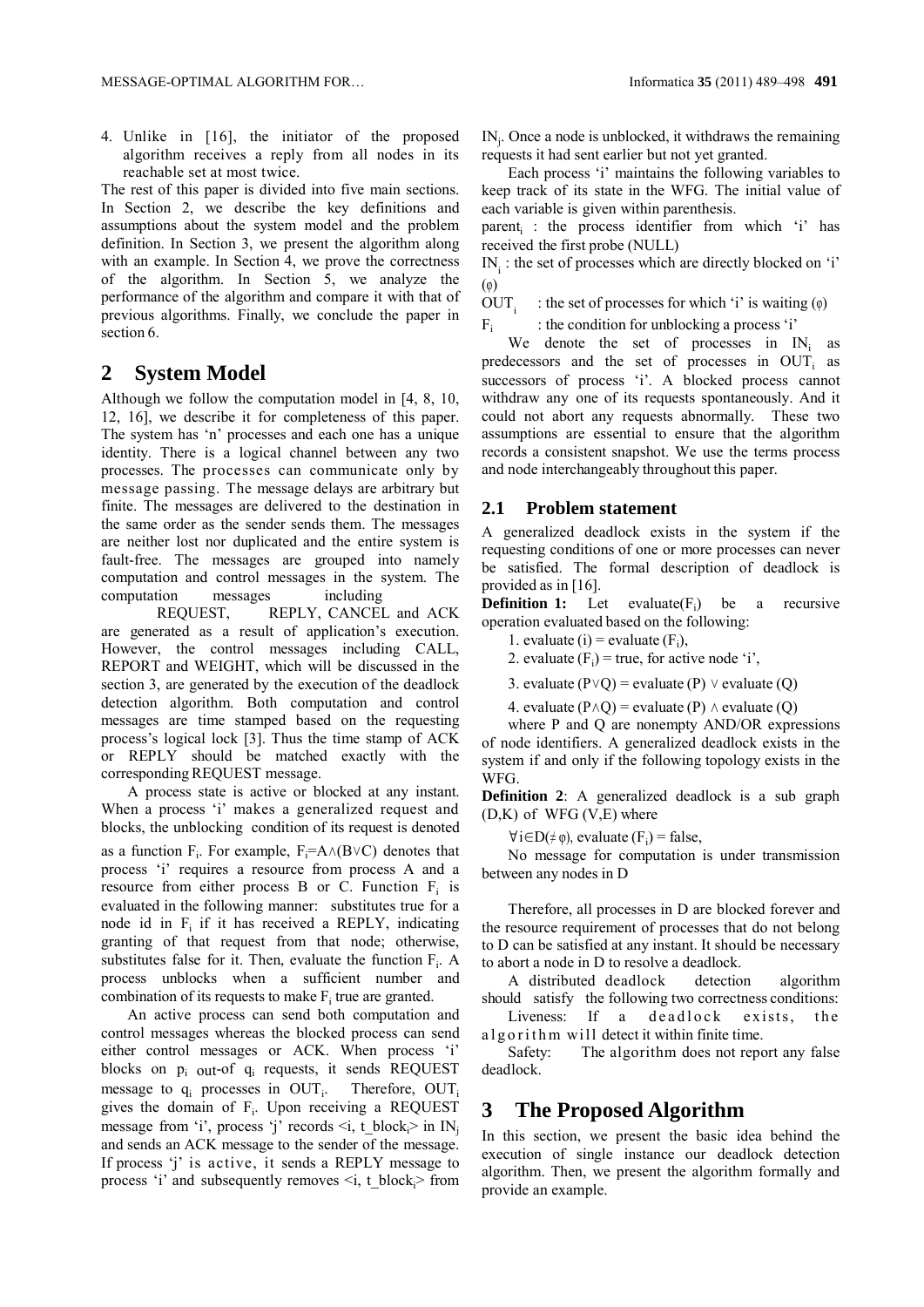### **3.1 The description**

We assume that the initiator 'i' initiates the deadlock detection algorithm. It includes the unblocking function  $(F_i)$  in the set  $UC<sub>init</sub>$  and sends CALL message to each one of its successor 'j' in out<sub>i</sub>. If node 'j' receives the first CALL message, it becomes the child of the sender and sends REPORT message that carries the unblocking function  $(F_j)$  to the initiator directly. Further, it propagates the CALL message to its own successors. However, if a node that has already joined the execution of current instance receives the second and subsequent CALL message, it does send a reply immediately. Those nodes send a WEIGHT message to the initiator only after receiving CALL messages from all its predecessors. Hence, it minimizes the message overhead to detect a deadlock.

Whenever the initiator receives a REPORT message from a blocked node 'i', it includes a tuple (i,  $F_i$ , num\_pred<sub>i</sub>) in the set  $UC_{init}$ . At the same time, if it receives a REPORT message from an active node 'i', it includes 'i' in the set  $A<sub>init</sub>$  and attempts to evaluate all unblocking functions in the set  $UC<sub>init</sub>$ . It performs the evaluation in the following manner: Select a tuple  $(i, F<sub>i</sub>,$ num\_pred<sub>i</sub>) from the set  $UC<sub>init</sub>$  and check if the node identifiers in the set  $A<sub>init</sub>$  are sufficient to make  $F<sub>i</sub>$  as true. If it happens, it includes 'i' in the set  $A<sub>init</sub>$  and removes the corresponding tuple from the set  $UC<sub>init</sub>$ . This process is repeated continuously until there is no more unblocking function in the set  $UC<sub>init</sub>$  can be simplified as true. If the algorithm unblocks all nodes in the set  $UC<sub>init</sub>$  during evaluation, it terminates the execution immediately; otherwise, it continues the execution until it detects the termination based on weight distribution technique. Once the algorithm terminates the execution, it declares all the nodes that have not been reduced in the set  $UC<sub>init</sub>$  as deadlocked.

The algorithm detects the termination based on the weight distribution method like in [10,17]. According to the method, the initiator distributes a weight of one to its successors through CALL messages. When a node receives the first CALL message, it distributes the weight in the message among its successors. However, it accumulates the weight in all subsequent CALL messages until it receives the CALL messages from all its predecessors. It then returns the weight to the initiator through a WEIGHT message. It is accomplished as follows. Each node 'i' has a variable 'num  $pred_i$ ' that counts its predecessors. Whenever it receives a CALL message, it decreases the count by one. Hence, the num pred<sub>i</sub> at a node becomes zero signifying that it receives the CALL message from all its predecessors. Whenever the initiator receives a WEIGHT message, it sum ups the weights. The algorithm terminates when the weight at the initiator becomes one.

In a dynamic environment, the algorithm may report a false deadlock due to the presence of phantom edges. Let us consider a phantom edge from node 'i' to node 'j'. This implies that when node 'j' receives a CALL message from node 'i', node 'j' has sent a REPLY to

node 'i'. In the proposed algorithm, it is resolved by as follows. Whenever node 'j' receives the CALL message from node 'i', it checks whether node 'i' is in  $IN_i$ . If  $i \notin I$ INj, it sends an ALERT message to the initiator. Upon receiving the ALERT message, the initiator evaluates  $f_i$ by substituting j as true. If node 'i' unblocks during the evaluation, it is included in the set  $A<sub>init</sub>$  and initiates the evaluation of other nodes in the set UC<sub>init</sub>.

### **3.2 Formal specification**

A formal description of the proposed algorithm executed at node 'i' is presented below. The initial value is given inside the parenthesis.

#### **Data Structure of a node 'i'**

parent<sub>i</sub> : node id (NULL);  $\frac{\pi}{4}$  a node from which a CALL has been first received \*/

weight<sub>i</sub> : float (0);  $\frac{\partial^* f}{\partial x^*}$  /\* the weight value of 'i' \*/ in<sub>i</sub>: set of nodes (IN<sub>i</sub>); /\*the set of predecessors of 'i' \*/ out<sub>i</sub>: set of nodes (OUT<sub>i</sub>); /\*the set of successors of 'i' \*/ f: AND-OR Expression  $(F_i)$ ; /\*the condition for 'i' to be active \*/

num\_pred<sub>i</sub>: integer ( $|IN_i|$ ); /\* the number of predecessors of 'i'  $*/$ 

#### **Additional Data Structures at initiator**

 $UC<sub>init</sub>$   $\rightarrow$  a set of unblocking functions which contains tuples of the form  $(i, f_i, num_pred_i)$  where  $f_i$  denotes the unblocking condition of a node 'i' (φ).

A<sub>init</sub>  $\rightarrow$  a set of active nodes (φ)

weight $\lim_{\text{init}} \to$  the accumulated weight value (0)

victim<sub>init</sub>  $\rightarrow$  the node identifier to be aborted to resolve the deadlock (φ).

#### **Message Formats**

CALL(initiator, sender, weight): Sent by node 'sender' carrying the identifier of the initiator and the weight value for the receiver of this message.

REPORT( sender, f<sub>sender</sub>, num\_pred<sub>sender</sub>): Sent by node 'sender' as a response to first CALL message carrying the unblocking condition and its number of predecessors.

WEIGHT(sender, weight<sub>sender</sub>):Sent by node 'sender' after receiving CALL messages from all its predecessors.

ALERT (sender, weight<sub>sender</sub>): Sent by node 'sender' after receiving CALL messages through a phantom edge.

#### **I. When a node 'i' initiates the algorithm** initiator:  $:=$  i:

parent<sub>i</sub>:=i;

 $UC<sub>init</sub> := UC<sub>init</sub> \cup \{(i, f<sub>i</sub>, num_pred<sub>i</sub>)\};$ send CALL(initiator, i,  $1 / |out_i|$ ) to each j∈out<sub>i</sub>

### **II.** Upon receipt of CALL(initiator, j, weight;) from j **begin**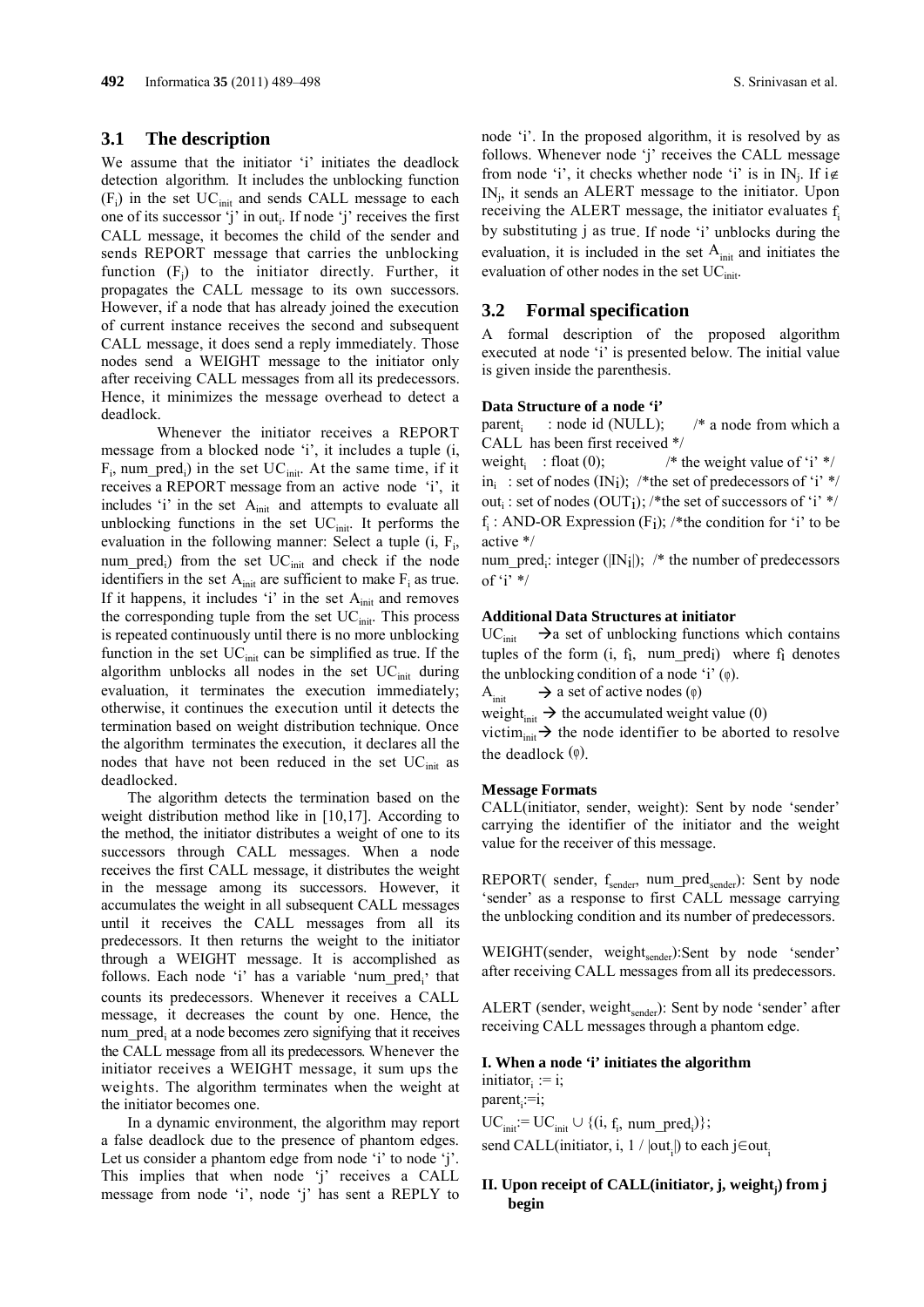num pred<sub>i</sub> --; **if** (parent<sub>i</sub> = NULL  $\land$  j∈in<sub>i</sub>) **then** /\* Step II.1 \*/ parent<sub>i</sub>:=j;  $initiator_i := initiator;$ send REPORT $(i, f_i, num\_pred_i)$  to initiator<sub>i</sub>  **if**  $(|out_i|>0)$  **then** /\* Step II.1.1 \*/ send CALL(initiator<sub>i</sub>, i, weight  $/|\text{out}_i|$ ) to each k∈outi **else if** (parent<sub>i</sub> ≠ NULL ∧  $j \in in<sub>i</sub>$ ) **then** /\* Step II.2 \*/ **if**  $(i=initiator)$  **then** /\* Step II.2.1 \*/ weight $_{init}$  = weight $_{init}$  + weight<sub>j</sub>; **else if** (num\_pred<sub>i</sub> = 0) **then** /\* Step II.2.2\*/ send WEIGHT $(i, weight_i)$  to initiator<sub>i</sub>  **else**  $weight_i := weight_i + weight_j;$ **else if** ( $j \notin in_i$ ) **then** /\* Step II.3\*/ send  $\text{ALERT}(i, \text{weight}_i)$  to initiatori  **end**

 $\textbf{III.}$  Upon receipt of REPORT(i,  $\textbf{f}_{\text{i,}}$ num\_pred<sub>i</sub>) from i : **begin if**  $(f_i = \varphi)$  **then**  $A_{init} := A_{init} \cup \{i\};$ evaluation(); **else**

 $UC<sub>init</sub> := UC<sub>init</sub> \cup \{(i, f<sub>i</sub>, num\_pred<sub>i</sub>)\};$ **end**

**IV.** Upon receipt of WEIGHT(i, weight<sub>i</sub>) from i : **begin** weight $t_{init}$ : = weight $t_{init}$  + weight<sub>i</sub>;

**if** (weight<sub>init</sub> =1  $\land$  UC<sub>init</sub> !=  $\varphi$ ) **then** resolution(); // Declare a Deadlock **end**

**V. procedure** evaluation()

```
begin
```
**for each**  $i \in UC_{init}$  **do** 

```
begin
```
**if**  $\text{(evaluate}(i.f_i) = \text{true}$ ) **then** 

 $A_{init}:=A_{init} \cup \{i\};$ 

 $UC<sub>init</sub> := UC<sub>init</sub> - \{ i, f<sub>i</sub>, num_pred<sub>i</sub> \}$ 

**if**  $(\text{UC}_{\text{init}} = \varphi)$  **then No deadlock; exit;**

**else**

evaluation();

**end for**

**end**

**VI. procedure** resolution() **begin** count:=0; **repeat for each**  $i \in UC_{init}$  **do** 

#### **begin**

**if** (i.num  $\text{pred} \ge \text{count}$ ) **then** count:= i.num\_pred; victim $_{init} := i.id;$ 

**end for** send ABORT to victim<sub>init</sub>;  $UC<sub>init</sub>:=UC<sub>init</sub>-(*(victim<sub>init</sub>,f<sub>victim</sub>,num_pred<sub>victim</sub>)*$  $A_{init} := A_{init} \cup \{victim_{init}\};$  evaluation() ; **until** ( $UC_{init} = \varphi$ ) **end**

**VII.** Upon receipt of ALERT(i, j, weight<sub>i</sub>) from i: **begin**

```
 for each k \in UC_{init} do
      \mathbf{if} (k.id = i) then
                    k. f_i := k. f_i |_{j = true};
                                 // Substitutes j by true 
                    if (evaluate (k, f<sub>i</sub>) = true) then
                                 UC<sub>init</sub> := UC<sub>init</sub> - {k};A_{init}: = A_{init} \cup \{k.id\};evaluation();
      weightt_{init}: = weightt_{init} + weight<sub>i</sub>;
      if (weight<sub>init</sub> =1 \wedge UC<sub>init</sub> != \varphi) then
             resolution(); // Declare a Deadlock
end
```
## **3.3 Example execution**



Figure 1: The Wait-For Graph

We illustrate the idea behind our algorithm with the help of an example. Figure 1 shows a distributed WFG that spans 10 nodes labelled from 1 to 10. All the nodes except 2, 6 and 10 are blocked initially. The unblocking conditions of these nodes are as follows:  $F_1=(2\wedge3)\vee4$ ,  $F_3=(5\wedge6)\vee7$ ,  $F_4=8\wedge9$ ,  $F_5=1$ ,  $F_7=4$ ,  $F_8=7$  and  $F_9=(8 \wedge 10) \vee 1$ 

Let us consider node 1 initiates the algorithm and the messages are propagated in such a manner to induce a Breath First Search(BFS) Spanning Tree of the WFG. Figure 2 shows the Directed Spanning Tree, where tree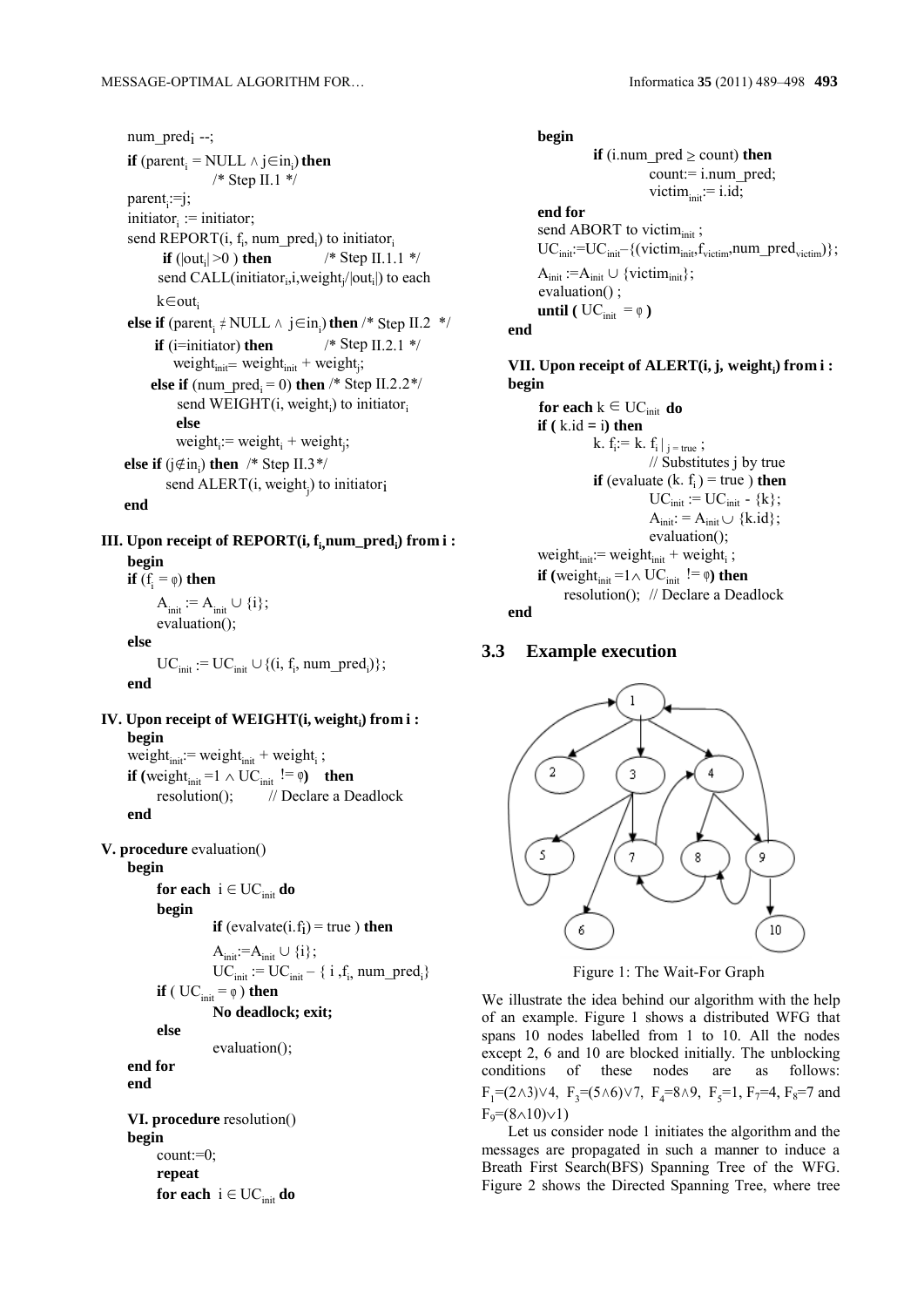and nontree edges are indicated by solid and dashed lines respectively.



Figure 2: The Distributed Spanning Tree

- 1. When node 1 initiates the algorithm, it sends CALL $(1,1,1/3)$  to nodes 2,3 and 4 respectively.
- 2. When node 2 receives the CALL from 1, it sends  $REPORT(2, \phi, 1)$  and WEIGHT $(2,1/3)$  to 1.
- 3. When node 3 receives the CALL from 1, it sends REPORT $(3,(5\land 6)\lor 7,2)$  to 1 and CALL  $(1,3,1/9)$  to nodes 5,6 and 7 respectively.
- 4. When node 4 receives the CALL from 1, it sends REPORT(4,8∧9,2) to 1 and  $CALL(1.4,1/6)$  to nodes 8 and 9 respectively.
- 5. When node 5 receives the CALL from 3, it sends  $REPORT(5,1,1)$  and CALL  $(1,5,$ 1/9) to 1
- 6. When node 6 receives the CALL from 3, it sends REPORT $(6, \phi, 1)$  and WEIGHT(6,1/9) to 1.
- 7. When node 7 receives the CALL from 1, it sends REPORT(7, 4,2) to 1 and  $CALL(1,7,1/9)$  to 4.
- 8. When node 8 receives the CALL from 4, it sends REPORT(8, 7,2) to 1 and CALL $(1, 8, 1/6)$  to 7.
- 9. When node 9 receives the CALL from 4, it sends REPORT $(9, (8 \wedge 10) \vee 1, 1)$  to 1 and  $CALL(1, 9, 1/18)$  to nodes 1,8 an 10 respectively.
- 10. When node 1 receives the CALL from 5 through a back edge, it updates weight<sub>init</sub>
- 11. When node 4 receives the CALL from 7, it sends WEIGHT (4, 1/9) to 1.
- 12. When node 7 receives the CALL from 8, it sends WEIGHT (7, 1/6) to 1.
- 13. When the initiator 1 receives the CALL from 9 through a back edge, it updates weight $_{\text{init}}$ .
- 14. When node 8 receives the CALL from 9, it sends WEIGHT (8, 1/18) to 1.
- 15. When node 10 receives the CALL from 9, it sends REPORT(10,φ,1) and WEIGHT(10,1/18 ) to 1.

Figure 3 shows the flow of control messages across the WFG.



Figure 3: The Message Flow

Whenever the initiator receives the REPORT from nodes 2, 6 and 10, it simplifies the unblocking functions in the set  $UC<sub>init</sub>$ . Finally, it declares the nodes 1,3,4,5,7,8 and 9 as deadlocked nodes.

### **3.4 Properties of the Algorithm**

In this section, we prove the correctness of our algorithm by using several observations (observations 1 - 9) and lemmas (Lemmas 1-4) about the properties of the algorithm.

**Observation 1:** When the initiator diffuses the CALL messages, it is eventually received by all nodes in its reachable set.

**Observation 2:** The diffusion of CALL message induces a distributed spanning tree of the WFG.

**Observation 3:** Whenever a node receives the first CALL message, it propagates the message to each one of its successor.

**Lemma 1:** If node 'i' receives the CALL message, the unblocking function  $F_i$  is sent to the initiator.

**Proof:** From observation 1, each node that is reachable from the initiator receives the CALL message. Upon receiving the first CALL message, node 'i' sends its unblocking function  $F_i$  to the initiator through REPORT message after the execution of Step II.1. Thus, the lemma is proved.

**Observation 4:** Once a num pred<sub>i</sub> has been recorded in node 'i', it does not change during the execution of the algorithm.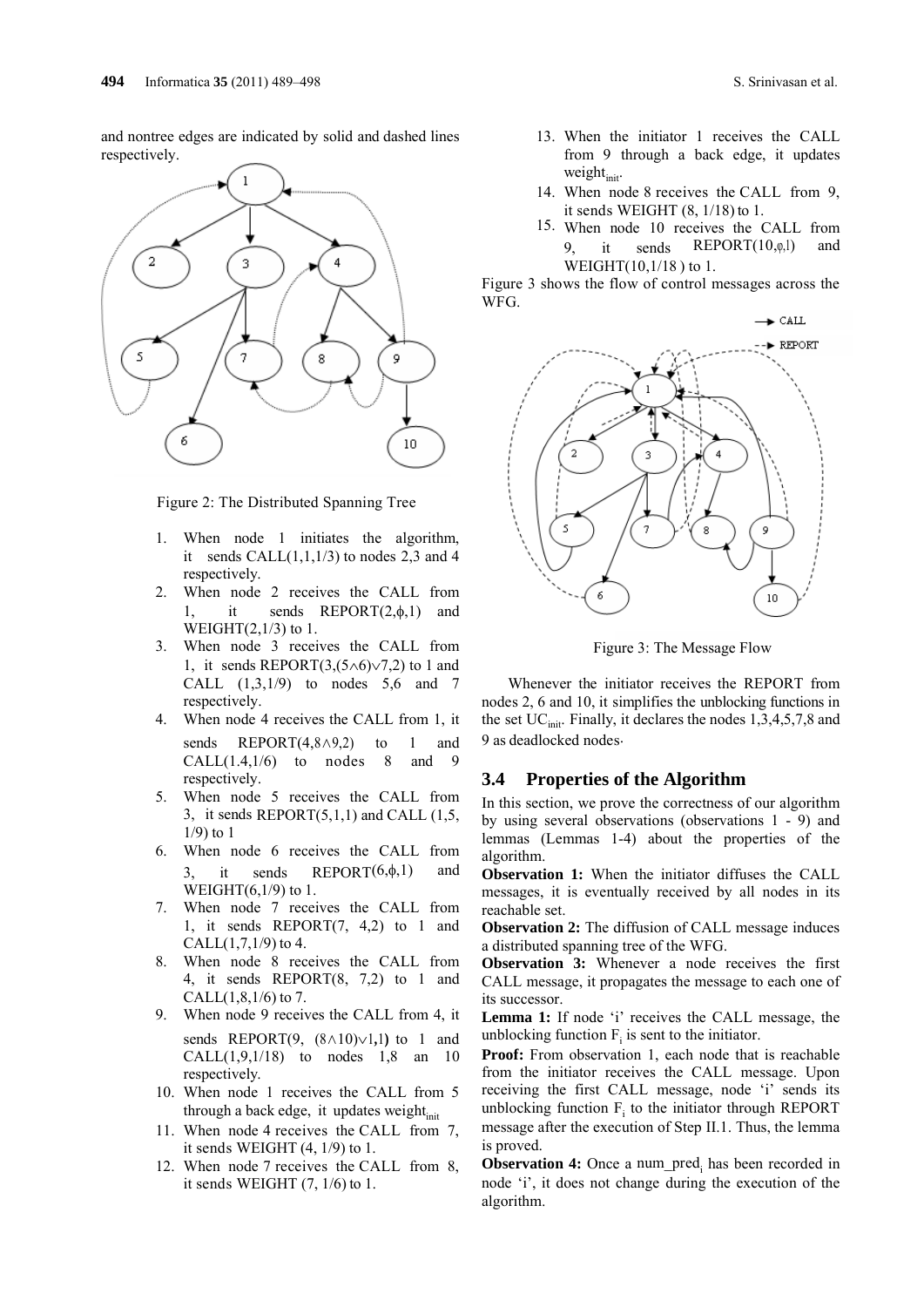**Observation 5:** Whenever a node 'i' receives the CALL message through any one of its incoming edge, it decrements num\_pred<sub>i</sub> by one.

**Lemma 2**: If a node 'i' sends a WEIGHT message to the initiator then it must have received CALL messages from all its predecessors.

**Proof:** By observation 5, upon receiving the CALL message from each node  $j \in in_j$ , node 'i' decreases num pred<sub>i</sub> by one. At the time node 'i' receives the CALL message, if num  $pred_i$  is decremented to 0 then its weight is sent to the initiator through a WEIGHT message by Step II.2.2. Hence, the lemma holds.

**Observation 6:** Whenever an initiator receives the REPORT message from an active node, it evaluates the unblocking functions in the set  $UC<sub>init</sub>$ .

**Definition 3:** The initiator reduces a node 'i' iff it has sufficient active nodes in the set  $A<sub>init</sub>$  to simplify  $F<sub>i</sub>$  as true.

**Observation 7:** Node 'i' can belong to the set A<sub>init</sub> only if any one of the following holds.

The initiator receives a REPORT message from node 'i' that contains  $F_i$  as true

At the time the initiator evaluates  $F_i$  as true during reduction, node 'i' is added to the set  $A_{init}$ .

**Definition 5:** If the initiator is reduced during the evaluation, the algorithm stops the execution.

**Observation 8:** The weight in a CALL and WEIGHT message is always in transit until they reach the initiator and added to weight<sub>init</sub>.

**Definition 3:** The algorithm is said to be terminated when weight $_{init} = 1$ 

**Observation 9:** When the algorithm terminates the execution, all nodes that is reachable from the initiator either in the set  $UC<sub>init</sub>$  or  $A<sub>init</sub>$ .

**Lemma 3:** If a deadlock exists in the system, the algorithm will detect it in finite time.

**Proof :** Assume that a deadlock D exists in the system. The initiator declares a deadlock only if a set  $UC<sub>init</sub> \neq \phi$ after the execution of Step V. Thus, it is sufficient to prove that the initiator has all information about the nodes and their associated edges in D. Let us consider node 'i' in D. It implies that node 'i' has sent  $F_i$  to the initiator through a REPORT message by lemma 1. Since node 'i' is blocked forever, the initiator evaluates  $F_i$  as false during the execution of Step V at the end of termination. Thus, all nodes in  $D$  exist in the set  $UC<sub>init</sub>$ . Let us now assume a edge  $e = (i,j)$  and  $e \in D$ . By lemma 1, node 'i' sends this information to the initiator only after sending a CALL message to node 'j'. Before sending the CALL message, node 'i' must send a REQUEST message to node 'j'. If node 'i' has received a REPLY message from node 'j', an edge e has not been included in  $F_i$ . Since both nodes 'i' and 'j' are in D, edge e can not reduced during the execution of Step V in the algorithm. Therefore,  $UC<sub>init</sub>$  contains a deadlock D after the algorithm has terminated. Consequently, the initiator

sends an ABORT message to a victim until to resolve a deadlock by Step VI. Thus, the lemma holds.

**Lemma 4:** If a deadlock is declared, the deadlock exists in the system

**Proof:** The proposed algorithm reports a deadlock only when  $UC<sub>init</sub>=\phi$ . Assume a contrary that the algorithm does not detect a deadlock D. So, it is sufficient to prove that  $UC<sub>init</sub> = \phi$  after the execution of Step V. This reflects the fact that a deadlock D exists in the system and the nodes of  $D$  in the set  $UC<sub>init</sub>$  are reduced during the execution of Step V. Let node 'i' be one of such nodes that unblocks first in the set  $UC<sub>init</sub>$ . According to the definition of deadlock, node 'i' is removed from the set  $UC<sub>init</sub>$  only if the unblocking function  $F<sub>i</sub>$  is simplified as true. It can be possible only when node 'i' had received at least one REPLY from its successors in D at some time  $T_i$ . By observation 7, it should happen only before it sends  $F_i$  to the initiator. Let node 'j' be one such successor in D that unblocks node 'i'. And node 'j' sends a REPLY to node 'i' only if it has received the REPLY from some of its successors in D before  $T_i$ . That is in contradiction with the assumption that node 'i' is the first node that unblocks in the set  $UC<sub>init</sub>$ . Thus is proved.

**Theorem 1:** The initiator of the algorithm terminates the execution in finite time.

**Proof:** By step I, the initiator distributes the weight of one to all nodes that are reachable from it through CALL messages. The messages are neither lost nor duplicated according to our network assumptions. From observation 5, for each node 'i' that is reachable from the initiator sends a WEIGHT message that carries the weight value to the initiator after the execution of step II.4. The initiator executes the Step II.2.1 or IV upon receiving the CALL or WEIGHT messages and stops the execution once its weight becomes one. Since the messages transmission takes finite time, the initiator terminates the execution in finite time.

**Theorem 2**: The algorithm records a consistent snapshot at the initiator.

**Proof:** Let S be the last snapshot computed by the algorithm, and it contains a edge (p,q). This implies that this dependency relation was included in  $F<sub>p</sub>$  which has sent by p to the initiator through a REPORT message. Before sending a REPORT message, node 'p' sends a CALL message to all its successors, including node 'q' during the execution of Step I or II. This is so because node 'p' had sent a REQUEST message to node 'q' and  $p \in \text{inq}$ . This reflects the fact that the edge from p to q indeed exists in the WFG at the time of execution. Hence, the theorem holds.

**Theorem 3:** The algorithm detects a deadlock if and only if it exists in the system

**Proof:** Follows from Lemmas 3 and 4.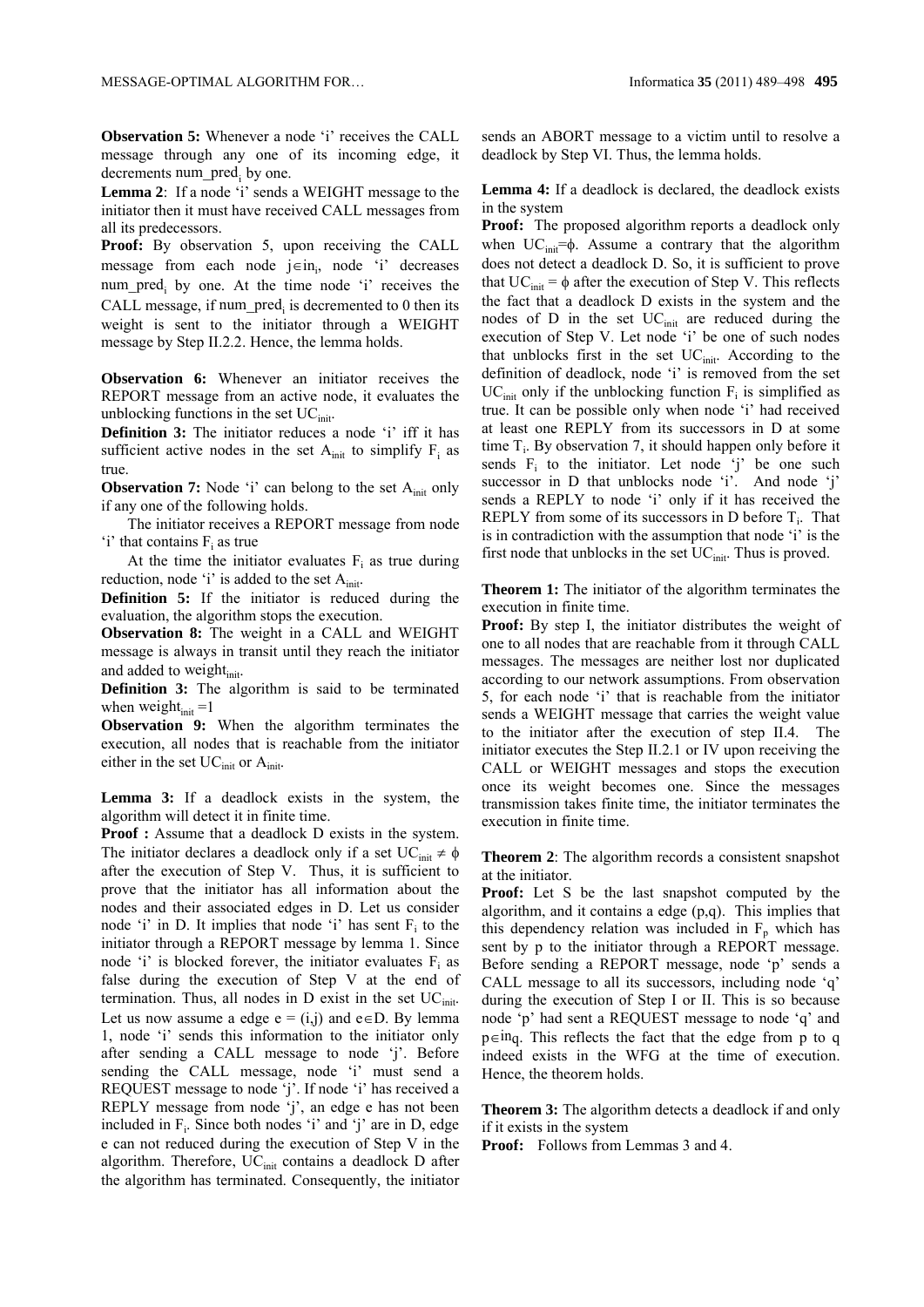### **3.5 Concurrent executions**

Since several nodes may block simultaneously, each one of them invokes the deadlock detection algorithm independently. If this happens, a node can be involved in the execution of more than one instance and several initiators may report the same deadlock. In such situations, each instance may select different victims even though a single victim is sufficient to resolve a deadlock. Nevertheless, few instances of the algorithm might be engaged in false deadlock resolution. The various issues associated with the concurrent execution of the algorithm are addressed in [8,11,12,16]. Since the method in [8] needs more messages and prone to useless aborts, we follow the priority based technique in [11,12,16] to handle concurrent executions. According to the method, the algorithm assigns a unique priority to each instance based on its identifier, which comprises the initiator's identifier and the block time / sequence numbers. Since the control messages of every instance carries this label, each instance can be distinguished from others.. When a node involves in the execution of multiple instances, it will support the execution of only high priority instance and suspends the execution of low priority instances.

### **3.6 Deadlock resolution**

The initiator selects a victim that unblocks as many as deadlocked nodes in the set  $UC<sub>init</sub>$  to resolve a deadlock. Then, it sends an ABORT message to the victim directly. It includes the victim into  $A_{init}$  and removes the corresponding tuple from the set  $UC<sub>init</sub>$ . It then evaluates the unblocking functions of all nodes in the set  $UC<sub>init</sub>$  and removes the nodes whose unblocking function is simplified as true. If a victim is insufficient to make  $\text{UC}_{\text{init}}$  as empty, it selects another victim. This process continues until  $UC<sub>init</sub>$  is empty. Upon receiving the ABORT message, a node aborts its execution and releases all resources it had acquired earlier. An aborted process restarts its execution as in [11,13]. Thus the proposed algorithm simplifies the deadlock resolution by minimizing the messages and the nodes to be aborted.

## **4 Performance Analysis**

We discuss the performance of the proposed algorithm with respect to time, message and data traffic complexities. The message complexity is the total number of messages exchanged by the algorithm. The time complexity of the algorithm is the time required by the initiator to detect a deadlock. The data traffic complexity defines the total length of data transmitted by the algorithm. The measurements are based on the assumption that the message transmission between any two nodes takes one time unit. We assume that n is the number of nodes, e is the number of edges and d is the diameter of the WFG.

**Theorem 4:** The algorithm terminates the execution in d+2 time units.

**Proof:** Whenever a node initiates the algorithm, it sends CALL message to its successors which in turn propagates the message to its own successors. Therefore, the CALL message must travel to the farthest node reachable from the initiator. Let  $d_{max} \le d$  be the maximum diameter of the WFG. Then, the latest time the leaf node of spanning tree receives the CALL message is  $d_{\text{max}}+1$ . Since the leaf node sends a WEIGHT message to the initiator directly, the algorithm will receive all replies at most  $d_{\text{max}}+2$  time units. Thus the time complexity of the proposed algorithm is  $d+2$  in worst-case.

**Theorem 5:** The algorithm detects a deadlock using e+2n messages.

**Proof:** To compute the message complexity, we consider separately each message type.

CALL messages are sent once over any edge of the WFG. Thus, at most e messages are sent totally.

REPORT messages are sent to the imitator over a communication channel directly. Since there is no more than 'n' node, the total number of REPORT messages is bounded by n.

WEIGHT messages are sent to the initiator once by the leaf nodes of spanning tree and thus no more than n-1 of such messages can be sent.

From above, we can conclude that the message complexity at worst case is O(e+2n) messages.

Let us consider the message length of proposed algorithm. Since CALL and WEIGHT messages are fixed sized, we now analyse the length of REPORT message. A REPORT message delivers the unblocking function of a node to the initiator. In the generalized model, the unblocking function of a node 'i' is a AND-OR expression that involves  $|out_i|$  node identifiers. In the best case, the unblocking condition can be true and  $F_i$  is  $\phi$ . In the worst case,  $F_i$  comprises the set of  $|out_i|$  node identifiers.

For computational complexity at the initiator, we need to determine computational complexity of two procedures namely evaluation and resolution. The evaluation procedure is executed whenever an initiator receives the REPORT message from an active node. In the worst case, when all nodes are deadlocked, the unblocking functions of all n nodes are in the set  $UC<sub>init</sub>$ and  $A_{init} = \phi$ . At the time, the algorithm declares the deadlock without evaluating the unblocking conditions and invokes the procedure resolution. In the procedure resolution, a victim is selected, inserted into the set  $A<sub>init</sub>$ and removed from the set UC<sub>init</sub>. Therefore, the number of processes in the set UC<sub>init</sub> is reduced at least by one at each execution of resolution. Hence, in the worst case the computational complexity at the initiator is O(n) steps. In contrast, the algorithm in [16] requires  $O(n^2)$  steps and the algorithm in [12] needs  $O(t^2)$  steps, where t is the number of nodes in the induced spanning tree by those algorithms. However, in the best case (UC<sub>init</sub>= $\phi$ ), the local complexity of this algorithm is O(1)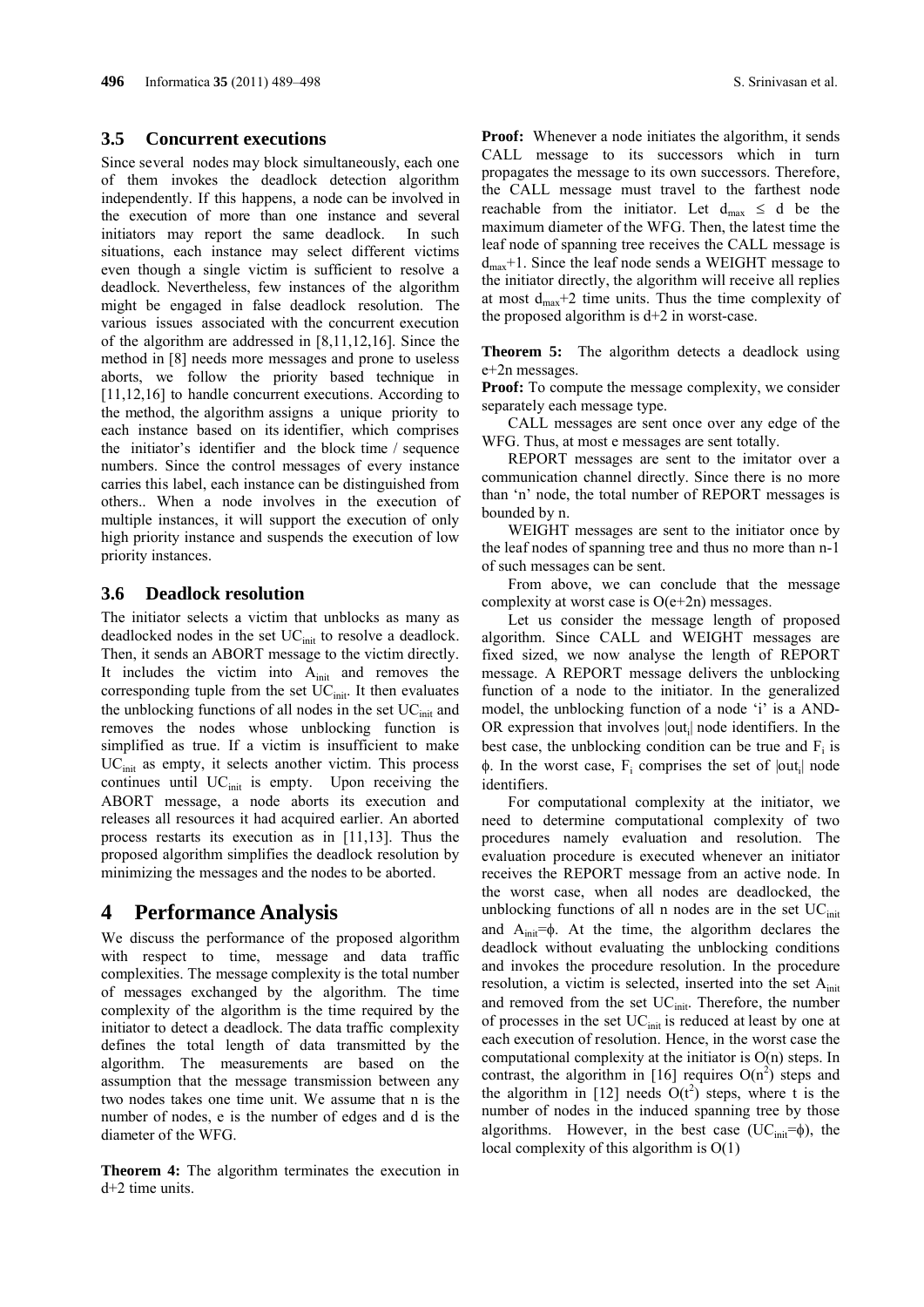| Algorithms              | Delay  | Number<br>Of<br>Messages | Message<br>Size | Resolution |
|-------------------------|--------|--------------------------|-----------------|------------|
| Barcha                  | 4d     | 4e                       | O(1)            | no         |
| et al $[4]$             |        |                          |                 | Scheme     |
| Wang                    | $3d+1$ | 6e                       | O(1)            | no         |
| et.al $\lceil 5 \rceil$ |        |                          |                 | Scheme     |
| Kshemkalyani            | 2d     | $4e-2n+2l$               | O(1)            | e          |
| et.al $[10]$            |        |                          |                 | messages   |
| Kshemkalyani            | 2d     | 2e                       | O(e)            |            |
| et.al $[12]$            |        |                          |                 | message    |
| <b>Brzezinski</b>       | 4n     | $\frac{1}{2} n^2$        | O(n)            | no         |
| et.al $[7]$             |        |                          |                 | Scheme     |
| Chen                    | 2d     | 2n                       | O(n)            | 3n         |
| et .al $[8]$            |        |                          |                 | messages   |
| Soojung                 | $d+2$  | $<$ 2e                   | O(d)            | 1          |
| Lee $[16]$              |        |                          |                 | message    |
| Our algorithm           | $d+2$  | $e + 2n$                 | O(n)            | 1          |
|                         |        |                          |                 | message    |

Table 1: Performance Comparison

Table 1 compares performance of different generalized deadlock detection algorithms. The message length of O(n) indicates that it consists of all node identifiers in the algorithms [7,8]. And the message used in the algorithms [12,15,16] and the proposed algorithm carries the unblocking functions to the initiator. However, the message length of these algorithms is differed due to the following reason. In the algorithm [16] the unblocking functions of nodes are merged as well as distributed during propagation of probes outward from the initiator whereas in [17], the unblocking function of each node is merged during the propagation of replies backwards to the initiator. As a result, the number of unblocking function in a reply grows as the message goes up in the spanning tree induced by the algorithm [12]. Similarly, if a node has exactly one successor, the number of unblocking conditions in a reply message is at most n-1 in the worst case in [16]. In contrast to [12, 16], the proposed algorithm sends an unblocking function of a node to the initiator disrespect the presence of deadlock and the number of successors of nodes in the WFG. In this conjuncture, the message length of proposed algorithm is a constant.

## **5 Conclusion**

We presented a new algorithm to detect and resolve generalized deadlocks in distributed systems. The initiator of the algorithm collects the unblocking functions of all nodes in its reachable set exactly once. Then it arbitrarily simplifies the unblocking conditions depends on the reply from an active to determine deadlock. We proved the correctness of the algorithm. It has a time complexity of  $d+2$  time units and worst case message complexity of e+2n messages hops delay to detect a deadlock. In addition, it finds out all nodes that are in deadlock with the initiator only if the initiator is deadlocked unlike the earlier algorithms. The performance of the proposed algorithm is better or comparable with the existing algorithms in terms of time, message and data traffic complexities. Furthermore, it simplifies the deadlock resolution by minimizing the additional round of messages. The proposed algorithm is applicable to detect deadlocks in different domains of distributed systems design such as resource management in distributed operating systems, store and forward communication networks, communicating processes and replicated databases.

## **References**

- [1] E.Knapp. (1987), Deadlock Detection in Distributed Database Systems, *ACM Computing Surveys*, Vol.19, No. 4 pp.303-327.
- [2] M,Singhal.(1989), Deadlock detection in distributed systems. *IEEE Computer*, Vol.22, pp. 37–48.
- [3] L.Lamport. (1978), Time, Clocks, and the ordering of events in a distributed systems, *ACM Communications*, vol 21, pp. 558-565.
- [4] G.Bracha, and S.Toueg. (1987), A distributed algorithm for generalized deadlock detection, *Distributed Computing*, Vol.2, pp.127–138.
- [5] J.Wang, S.Huang, and N.Chen.( 1990), A distributed algorithm for detecting generalized deadlocks, Tech. Rep., Dept. of Computer Science, National Tsing-Hua Univ.
- [6] W.K.Ng, and C.V.Ravishankar.(1994), On-Line Detection and Resolution of Communication Deadlocks, *Proc. 27th Ann. Hawaii Int'l Conf. System Science*, pp.524-533.
- [7] J.Brzezinski, J.M.Helary, M.Raynal, and M.Singhal. (1995), Deadlock Models and a General Algorithm for Distributed Deadlock Detection, *J. Parallel and Distributed Computing*, Vol.31, pp.112-125.
- [8] S.Chen, Y.Deng, P.C.Attie, and W.Sun.(1996), Optimal deadlock detection in distributed systems based on locally constructed wait-for graphs, *Proc. Int'l Conf. Distributed Computing Systems*, pp.613– 619.
- [9] M.Roesler, and W.A.Burkhard.(1989), Resolution of Deadlocks in Object-Oriented Distributed Systems, *IEEE Trans. Computers*, Vol. 38, No. 8, pp.1212-1224.
- [10] A.D.Kshemkalyani, and M.Singhal. (1989), Efficient detection and resolution of generalized distributed deadlocks, *IEEE Transactions on Software Engineering*, Vol.20, pp. 43–54.
- [11] A.D.Kshemkalyani, and M.Singhal.(1997), Distributed detection of generalized deadlocks. *Proc. 17th Int'l Conf. Distributed Computing Systems*, pp.553–560.
- [12] A.D.Kshemkalyani, and M.Singhal. (1999), A One-Phase Algorithm to Detect Distributed Deadlocks in Replicated Databases, *IEEE Trans. Knowledge and Data Eng.*, vol. 11, No. 6, pp. 880-895.
- [13] S. Lee. and J.L. Kim.(1995), An Efficient Distributed Deadlock Detection Algorithm, *Proc. of the 15th Int. Conference on Distributed Computing System*, pp.169–178.